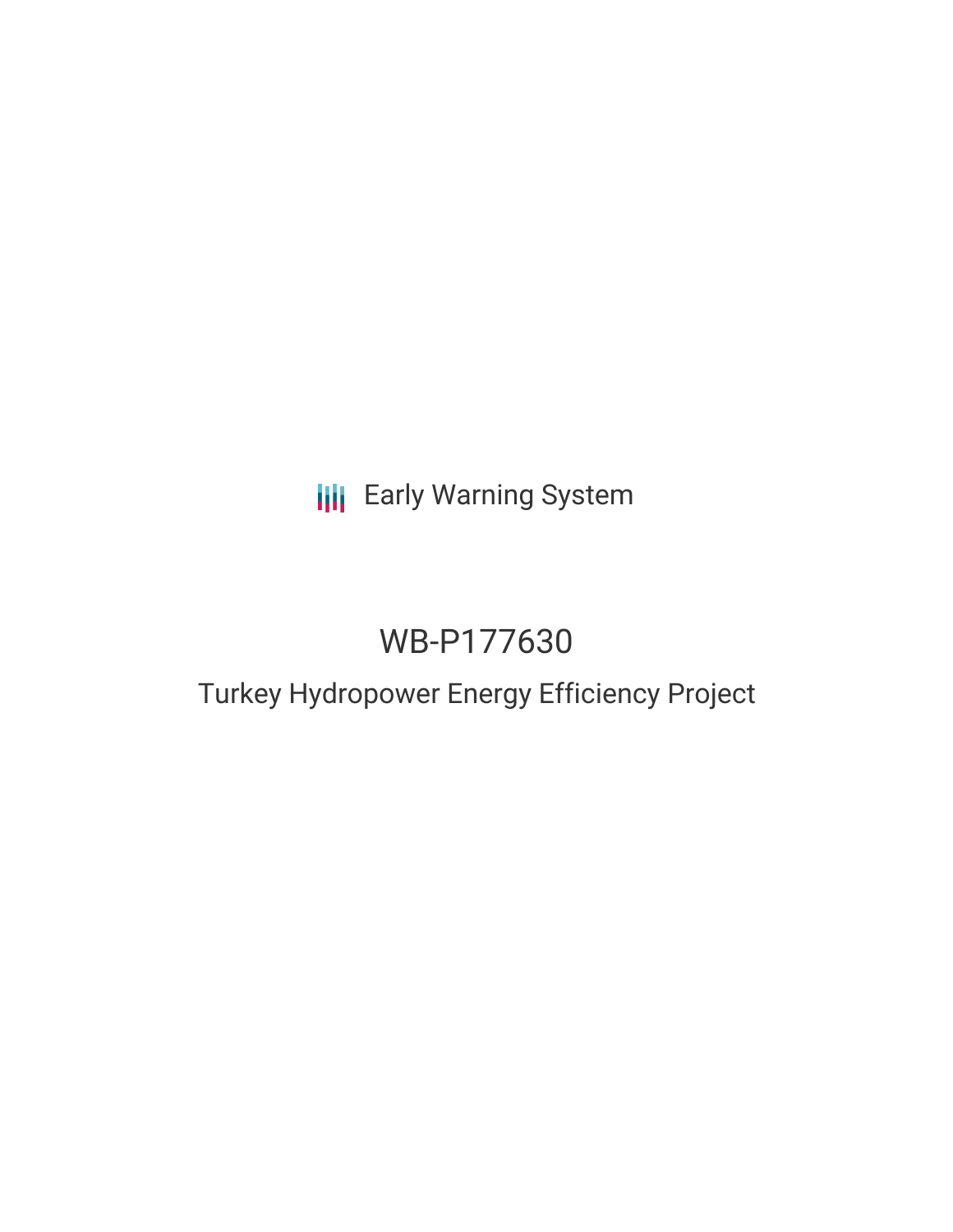

#### **Quick Facts**

| <b>Countries</b>               | Turkey           |
|--------------------------------|------------------|
| <b>Financial Institutions</b>  | World Bank (WB)  |
| <b>Status</b>                  | Proposed         |
| <b>Bank Risk Rating</b>        | U                |
| <b>Borrower</b>                | Government       |
| <b>Sectors</b>                 | Energy           |
| <b>Investment Type(s)</b>      | Loan             |
| <b>Investment Amount (USD)</b> | \$200.00 million |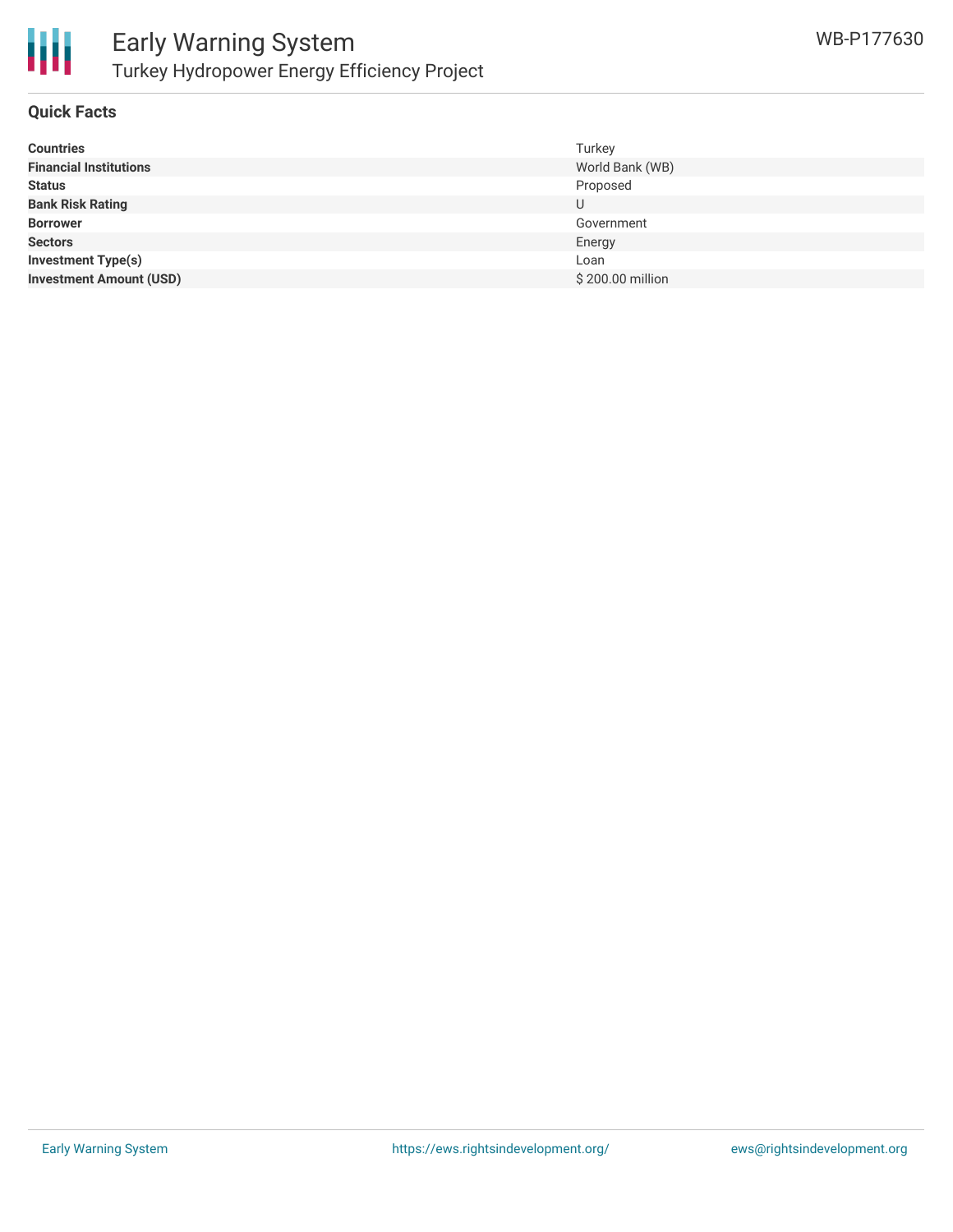

#### **Project Description**

There is no proper information by the time of disclosure, however, the main objectives of the project is the to increase the energy efficiency of selected hydropower plants (HPPs) in Turkey and i mprove grid flexibility.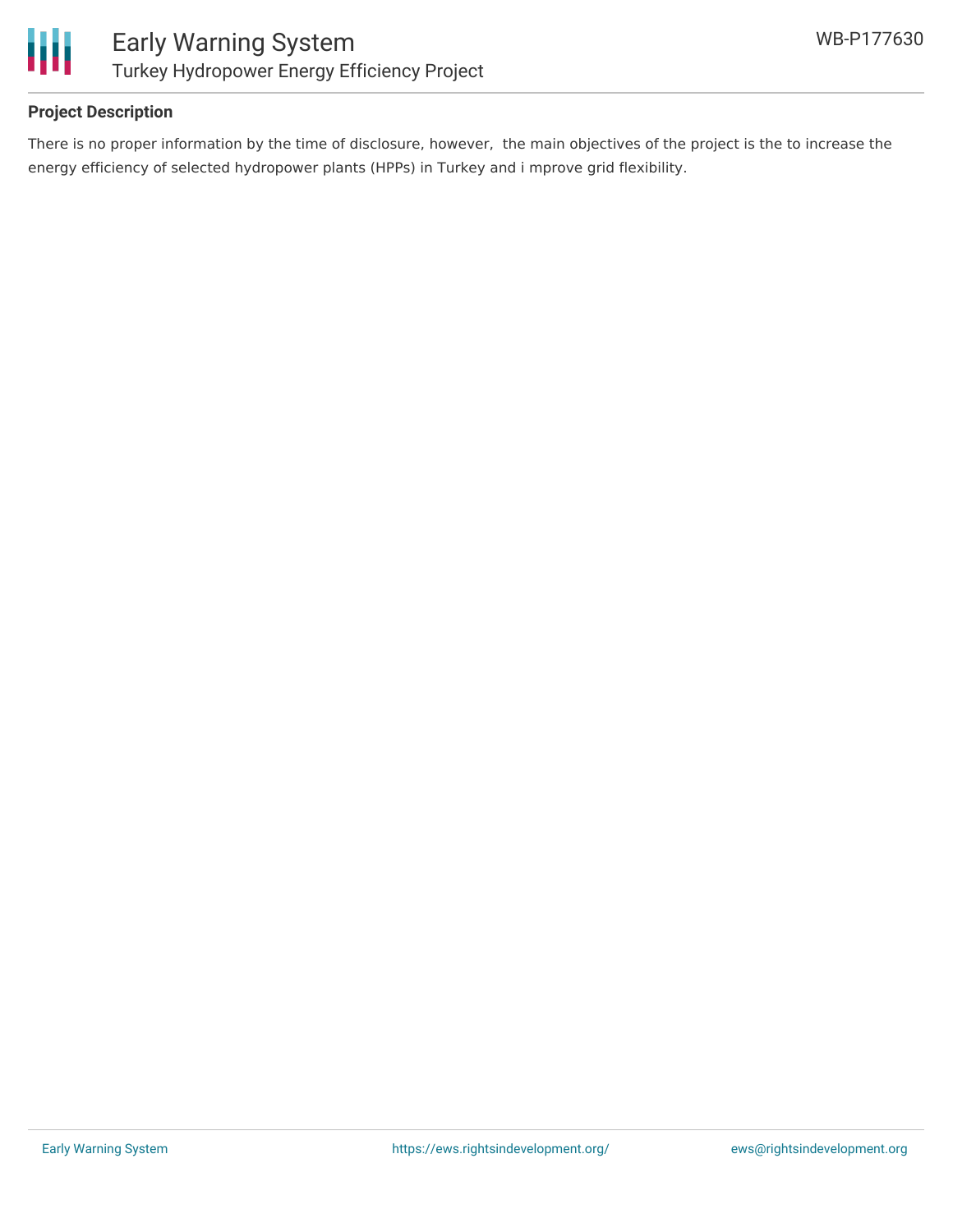

### **Investment Description**

World Bank (WB)